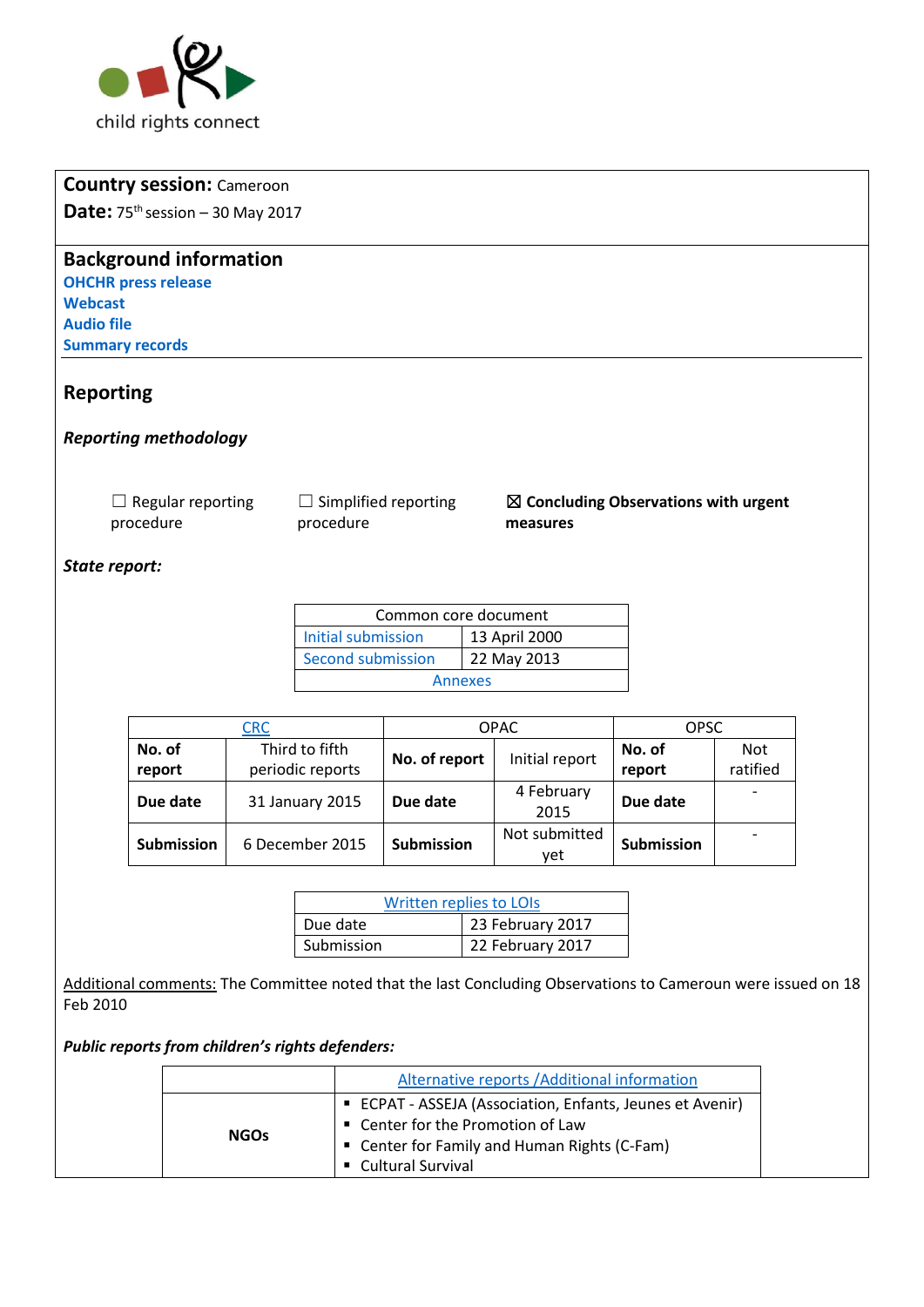

| International Disability Alliance                 |  |
|---------------------------------------------------|--|
| The Institute on Statelessness and Inclusion (the |  |
| Institute)                                        |  |

## **State delegation**

Large high level and Multisectoral delegation led by Ms. Marie-Therese Abena Ondoa, Minister for the Promotion of the Woman and the Family. She was supported by delegates from the Ministry of Social Affairs, Ministry of Justice, Ministry of Women Empowerment and the Family (MINPROFF), the Senate and the Permanent Mission in Geneva.

## **Committee's Task Force members**

| Name & Last Name    | Country |
|---------------------|---------|
| Jorge Cardona       | Spain   |
| Suzanne Aho Assouma | Togo    |

### **Dialogue description:**

i. Character of the dialogue

The atmosphere during the session was cordial. The answers of the State to the Committee's questions were focused mainly on law development and policy making.

#### ii. General assessment made by the Committee

The Committee welcomed the OPAC ratification, the Penal Code amendments criminalizing several harmful practices and the efforts to integrate refugee, asylum seeking and IDP children to the education system. Nevertheless, it raised its concerns about the absence of an explicit legal ban for corporal punishment and the insufficient budget allocations for the implementation of strategies and plans on children's rights.

#### iii. Main issues discussed

- **Harmful practices:** The Committee was deeply concerned about the persistence of harmful practices in the country such as child marriage, FGM, breast ironing and ritual crimes against albino children. Committee members asked whether there were any plans or strategies to raise awareness on the effect of these practices with communities, especially with traditional and religious leaders, and whether the population was aware of the criminalization of such practices. The delegation recognized that, despite the law forbidding it, child marriage persisted, especially in the north, due to the difficult economic situation. As per the albino children, the delegation stressed that they did not face formal discrimination but there was a problem with the mentality of people towards these children. Awareness-raising campaigns were carried out within population about the rights of albino children.
- **Education:** The Committee pointed out the high rates of school drop-outs, especially among girls, due to sexual harassment and expressed its concerns about the low teaching rate and geographic disparity in access to education. Committee members asked about what was being done to eliminate the hidden costs of education and to increase the number of qualified teachers across the country. The delegation stated that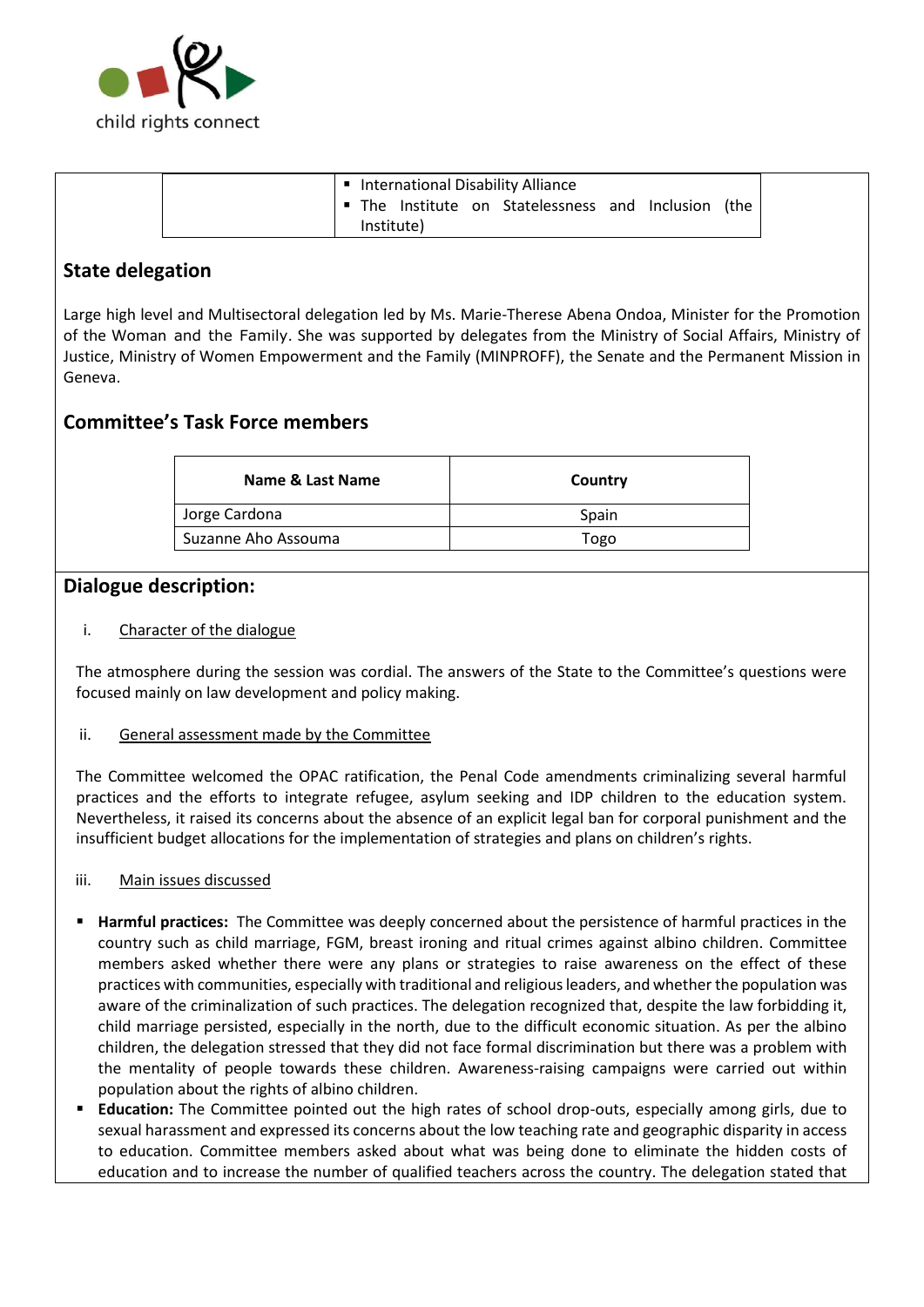

primary education was compulsory and free, and guidelines against sexual harassment in schools were adopted. Additionally, the delegation stressed that more schools were being built to avoid overcrowding, but acknowledged that there were still challenges to ensure qualified teachers across the whole country.

Administration of juvenile justice: The Committee expressed its deeps concerns about the very low age for criminal responsibility being at 10. Committee members pointed out that a lot still needed to be done to ensure the protection of children in conflict with the law, and asked about measures to ensure that specialized, staffed and trained juvenile courts were put in place. Moreover, the Committee requested more information on how the justice system dealt with children involved in armed conflict. The delegation replied that in cases were children were involved, the court hearings were conducted behind closed doors, and no recording or disclosure of the minor's information was allowed. A social worker had to be always with the child to ensure his/her best intertest, and the priority was to avoid detention. As per the courts, the cases were followed by specialized judges and advisers trained in juvenile justice.

## **Recommendations of the Committee**

In its [Concluding Observations,](http://tbinternet.ohchr.org/Treaties/CRC/Shared%20Documents/CMR/CRC_C_CMR_CO_3-5_27633_E.pdf) the Committee draw attention to the need of **urgent measures** concerning the following 6 areas:

- **Non-discrimination:** The Committee reiterated its previous recommendations and urged the State to adopt legislation and implement a comprehensive strategy to protect all children against discrimination, particularly girls, children born out of wedlock, children with disabilities, children with HIV/AIDS, children with albinism, indigenous children, children in street situations, children suspected of association with Boko Haram and refugee, asylum seeking and IDP children. The identity of LGTBI children should be recognized and they should be protected against all kinds of discrimination. Finally, the State should carry out awareness-raising campaigns and programs on elimination of discrimination against children.
- **Birth registration and nationality:** The State should ensure free birth registration processes and certificate insurances. The National Civil Status Office should be fully financed and staffed across the country and awareness-raising campaigns for parents on the importance of registration at birth should be carried out. Moreover, the State should derogate discriminatory provisions of the National code regarding the right to nationality of children born out of wedlock and the acquisition of nationality for children with disabilities.
- **Torture and other cruel degrading treatment or punishment:** The State should instruct the police on the right of children of freedom from all kind of violence, specifically torture and other cruel, inhuman or degrading treatment or punishment. It should ensure thorough investigations, prosecutions and proper convictions for perpetuators, and provide child victims with compensation and rehabilitation measures.
- **Sexual exploitation and abuse:** The State should adopt specific legislation to eliminate all kinds of violence against girls and women in all settings. This to ensure prevention, protection and rehabilitation measures to victims and vulnerable groups, especially girls, children with disabilities and refugee, asylum seeking and IDP children. Mechanisms for reporting cases of sexual exploitation and abuse must be ensured, perpetuators must be brought to justice, and child victims should be provided with protection measures. Moreover, the State should also ensure training for judges and personnel working with/for children on child-friendly procedures when dealing with child victims. And awareness raisin campaign to destigmatize child victims and promote complaint mechanisms must be carried out.
- **Education, including vocational training and guidance:** The State should increase budget allocations and improve transparency and accountability in public spending for the education sector. It should ensure free and quality education by training teachers and providing schools with adequate material and infrastructures, especially in regards to access to water facilities. Moreover, child marriage victims should be re-integrated into the school system with no stigma, and administrative barriers to education must be removed. The prosecution and conviction of teachers who abuse children must be guaranteed, and confidential reporting